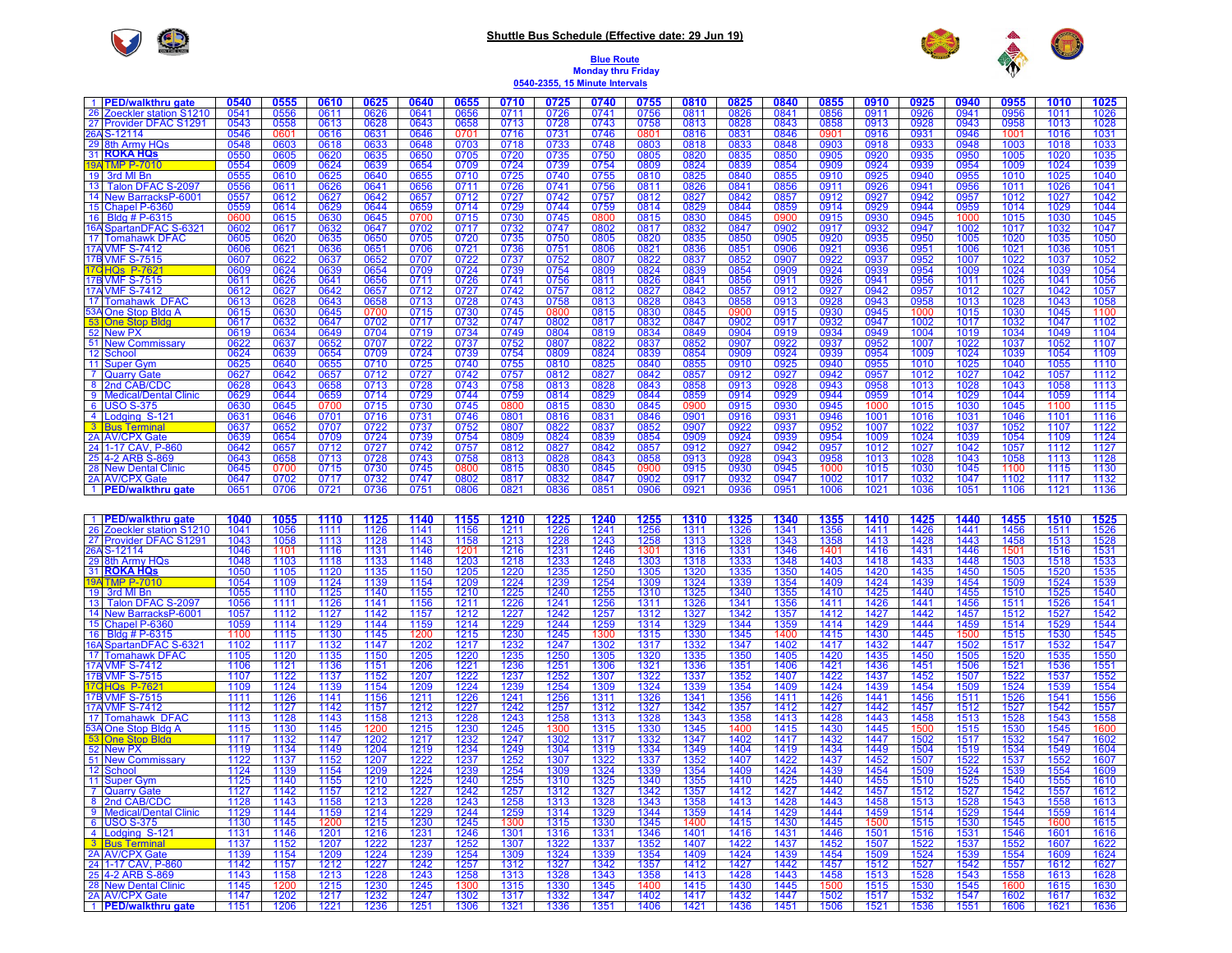|   | 1 PED/walkthru gate                                                | 1540                                 | 1555                                | 1610                                 | 1625                                                                | 1640                                                                | 1655                                                         | 1710                         | 1725                                                                        | 1740                                                         | 1755                                                         | 1810                                                 | 1825                                         | 1840                                    | 1855                                                      | <b>1910</b>                 | 1925                | 1940                         | 1955                                          | 2010                                                 | 2025                         |
|---|--------------------------------------------------------------------|--------------------------------------|-------------------------------------|--------------------------------------|---------------------------------------------------------------------|---------------------------------------------------------------------|--------------------------------------------------------------|------------------------------|-----------------------------------------------------------------------------|--------------------------------------------------------------|--------------------------------------------------------------|------------------------------------------------------|----------------------------------------------|-----------------------------------------|-----------------------------------------------------------|-----------------------------|---------------------|------------------------------|-----------------------------------------------|------------------------------------------------------|------------------------------|
|   | 26 Zoeckler station S1210                                          | 1541                                 | 1556                                | 1611                                 | 1626                                                                | 1641                                                                | 1656                                                         | 1711                         | 1726                                                                        | 1741                                                         | <u>1756</u>                                                  | 1811                                                 | 1826                                         | 1841                                    | 1856                                                      | 1911                        | 1926                | 1941                         | 1956                                          | 2011                                                 | 2026                         |
|   | 27 Provider DFAC S1291                                             | 1543                                 | 1558                                | 1613                                 | 1628                                                                | 1643                                                                | 1658                                                         | 1713                         | 1728                                                                        | 1743                                                         | 1758                                                         | 1813                                                 | 1828                                         | 1843                                    | 1858                                                      | 1913                        | 1928                | 1943                         | 1958                                          | 2013                                                 | 2028                         |
|   | 26A S-12114                                                        | 1546                                 | 1601                                | 1616                                 | 1631                                                                | 1646                                                                | 1701                                                         | 1716                         | 1731                                                                        | 1746                                                         | 1801                                                         | 1816                                                 | 1831                                         | 1846                                    | 1901                                                      | 1916                        | 1931                | 1946                         | 2001                                          | 2016                                                 | 2031                         |
|   | 29 8th Army HQs                                                    | 1548                                 | 1603                                | 1618                                 | 1633                                                                | 1648                                                                | 1703                                                         | 1718                         | 1733                                                                        | 1748                                                         | 1803                                                         | 1818                                                 | 1833                                         | 1848                                    | 1903                                                      | 1918                        | 1933                | 1948                         | 2003                                          | 2018                                                 | 2033                         |
|   | 31 ROKA HQS                                                        | 1550<br>1554                         | 1605                                | 1620                                 | 1635                                                                | 1650                                                                | 1705                                                         | 1720                         | 1735                                                                        | 1750                                                         | 1805                                                         | 1820                                                 | 1835                                         | 1850                                    | 1905                                                      | 1920                        | 1935                | 1950                         | 2005                                          | 2020                                                 | 2035                         |
|   | 19A TMP P-701                                                      |                                      | 1609                                | 1624                                 | 1639                                                                | 1654                                                                | 1709                                                         | 1724                         | 1739                                                                        | 1754                                                         | 1809                                                         | 1824                                                 | 1839                                         | 1854                                    | 1909                                                      | 1924                        | 1939                | 1954                         | 2009                                          | 2024                                                 | 2039                         |
|   | 19 3rd MI Bn                                                       | 1555                                 | 1610                                | 1625                                 | 1640                                                                | 1655                                                                | 1710                                                         | 1725                         | 1740                                                                        | 1755                                                         | 1810                                                         | 1825                                                 | 1840                                         | 1855                                    | 1910                                                      | 1925                        | 1940                | 1955                         | 2010                                          | 2025                                                 | 2040                         |
|   | 13 Talon DFAC S-2097                                               | 1556                                 | 1611                                | 1626                                 | 1641                                                                | 1656                                                                | 1711                                                         | 1726                         | 1741                                                                        | 1756                                                         | 1811                                                         | 1826                                                 | 1841                                         | 1856                                    | 1911                                                      | 1926                        | 1941                | 1956                         | 2011                                          | 2026                                                 | 2041                         |
|   | 14 New BarracksP-6001                                              | 1557                                 | 1612                                | 1627                                 | 1642                                                                | 1657                                                                | 1712                                                         | 1727                         | 1742                                                                        | 1757                                                         | 1812                                                         | 1827                                                 | 1842                                         | 1857                                    | 1912                                                      | 1927                        | 1942                | 1957                         |                                               |                                                      | 2042<br>2044                 |
|   | 15 Chapel P-6360                                                   | 1559                                 | 1614                                | 1629                                 | 1644                                                                | <u>1659</u>                                                         | 1714                                                         | 1729                         | 1744                                                                        | 1759                                                         | 1814                                                         | 1829                                                 | 1844                                         | 1859                                    | 1914                                                      | 1929                        | 1944                | 1959                         | $\frac{\frac{2012}{2012}}{\frac{2014}{2015}}$ | 2027<br>2027<br>2029<br>2030<br>2032<br>2035<br>2035 |                              |
|   | 16 Bldg # P-6315                                                   | 1600                                 | 1615                                | 1630                                 | 1645                                                                | 1700                                                                | 1715                                                         | 1730                         | 1745                                                                        | <u> 1800</u>                                                 | 1815                                                         | 1830                                                 | 1845                                         | <u> 1900</u>                            | 1915                                                      | 1930                        | 1945                | 2000<br>2002<br>2005<br>2006 |                                               |                                                      | 2045<br>2047<br>2050<br>2051 |
|   | 16A SpartanDFAC S-6321                                             | 1602                                 | 1617                                | 1632                                 | 1647                                                                | 1702                                                                | 1717                                                         | 1732                         | 1747                                                                        | 1802                                                         | 1817                                                         | 1832                                                 | 1847                                         | 1902<br>1905                            | 1917                                                      | 1932                        | 1947                |                              |                                               |                                                      |                              |
|   | 17 Tomahawk DFAC                                                   | 1605                                 | <b>1620</b>                         | 1635                                 | 1650                                                                | 1705                                                                | 1720                                                         | 1735                         | 1750                                                                        | 1805                                                         | 1820                                                         | 1835                                                 | 1850                                         |                                         | 1920                                                      | 1935                        | 1950                |                              |                                               |                                                      |                              |
|   | 17A VMF S-7412                                                     | 1606                                 | 1621                                | 1636                                 | 1651                                                                | 1706                                                                | 1721                                                         | 1736                         | 1751                                                                        | 1806                                                         | 1821                                                         | 1836                                                 | 1851                                         | 1906                                    | 1921                                                      | 1936                        | 1951                |                              |                                               |                                                      |                              |
|   | 17B VMF S-7515                                                     | 1607                                 | 1622                                | 1637                                 | 1652                                                                | 1707                                                                | 1722                                                         | 1737                         | 1752                                                                        | 1807                                                         | 1822                                                         | 1837                                                 | 1852                                         | 1907                                    | 1922                                                      | 1937                        | 1952                | 2007                         | 2022                                          | 2037                                                 | 2052                         |
|   | 17C HQs P-7621                                                     | 1609                                 | 1624                                | 1639                                 | 1654                                                                | 1709                                                                | 1724                                                         | 1739                         | 1754                                                                        | 1809                                                         | 1824                                                         | 1839                                                 | 1854                                         | 1909                                    | 1924                                                      | 1939                        | 1954                | 2009                         | 2024                                          | 2039                                                 | 2054                         |
|   | 17B VMF S-7515                                                     | 1611                                 | 1626                                | 1641                                 | 1656                                                                | 1711                                                                | 1726                                                         | 1741                         | 1756                                                                        | 1811                                                         | 1826                                                         | 1841                                                 | 1856                                         | 1911                                    | 1926                                                      | 1941                        | 1956                | 2011                         | 2026                                          | 2041                                                 | 2056                         |
|   | 17A VMF S-7412                                                     | 1612                                 | 1627                                | 1642                                 | 1657                                                                | 1712                                                                | 1727                                                         | 1742                         | 1757                                                                        | 1812                                                         | 1827                                                         | 1842                                                 | 1857                                         | 1912                                    | 1927                                                      | 1942                        | 1957                | 2012                         | 2027                                          | 2042                                                 | 2057                         |
|   | 17 Tomahawk DFAC                                                   | 1613                                 | 1628                                | 1643                                 | 1658                                                                | 1713                                                                | 1728                                                         | 1743                         | 1758                                                                        | 1813                                                         | 1828                                                         | 1843                                                 | 1858                                         | 1913                                    | 1928                                                      | 1943                        | 1958                | 2013                         | 2028                                          | 2043                                                 | 2058                         |
|   | 53A One Stop Bldg A                                                | 1615                                 | 1630                                | 1645                                 | 1700                                                                | 1715                                                                | 1730                                                         | 1745                         | 1800                                                                        | 1815                                                         | 1830                                                         | 1845                                                 | 1900                                         | 1915                                    | 1930                                                      | 1945                        | 2000                | 2015                         | 2030                                          | 2045                                                 | 2100                         |
|   | 53 One Stop Bldg                                                   | 1617                                 | 1632                                | 1647                                 | 1702                                                                | 1717                                                                | 1732                                                         | 1747                         | 1802                                                                        | 1817                                                         | 1832                                                         | 1847                                                 | 1902                                         | 1917                                    | 1932                                                      | 1947                        | 2002                | 2017                         | 2032                                          | 2047                                                 | 2102                         |
|   | 52 New PX                                                          | 1619                                 | 1634                                | 1649                                 | 1704                                                                | 1719                                                                | 1734                                                         | 1749                         | 1804                                                                        | 1819                                                         | 1834                                                         | 1849                                                 | 1904                                         | 1919                                    | 1934                                                      | 1949                        | 2004                | 2019                         | 2034                                          | 2049                                                 | 2104                         |
|   | 51 New Commissary                                                  | 1622                                 | 1637                                | <u>1652</u>                          | 1707                                                                | 1722                                                                | <u> 1737 </u>                                                | 1752                         | 1807                                                                        | <u> 1822</u>                                                 | 1837                                                         | 1852                                                 | 1907                                         | 1922                                    | 1937                                                      | 1952                        | 2007                | 2022                         | 2037                                          | 2052                                                 | 2107                         |
|   | 12 School                                                          | 1624                                 | 1639                                | 1654                                 | 1709<br>1710                                                        | 1724                                                                | 1739<br>1740                                                 | 1754                         | 1809<br>1810                                                                | 1824                                                         | 1839                                                         | 1854                                                 | <u>1909</u><br>1910                          | 1924                                    | 1939                                                      | 1954                        | <u> 2009</u>        | 2024                         | 2039                                          | 2054                                                 | 2109                         |
|   | 11 Super Gym                                                       | 1625<br>1627                         | 1640<br>1642                        | 1655<br>1657                         | 1712                                                                | 1725<br>1727                                                        | 1742                                                         | 1755<br>1757                 | 1812                                                                        | <u>1825</u><br>1827                                          | 1840<br>1842                                                 | 1855<br>1857                                         | 1912                                         | <u>1925</u><br>1927                     | 1940<br>1942                                              | <u>1955</u><br>1957         | 2010                | 2025<br>2027                 | 2040<br>2042                                  | 2055<br>2057                                         | 2110<br>2112                 |
|   | 7 Quarry Gate<br>8 2nd CAB/CDC                                     | 1628                                 | 1643                                | 1658                                 | 1713                                                                | 1728                                                                | 1743                                                         | 1758                         | 1813                                                                        | <u> 1828</u>                                                 | 1843                                                         | 1858                                                 |                                              | 1928                                    | 1943                                                      | 1958                        | <u>2012</u>         | 2028                         |                                               |                                                      | 2113                         |
| 9 | <b>Medical/Dental Clinic</b>                                       | 1629                                 | 1644                                | 1659                                 | 1714                                                                | 1729                                                                | 1744                                                         | 1759                         | 1814                                                                        | 1829                                                         | 1844                                                         | 1859                                                 | 1913<br>1914                                 | 1929                                    | 1944                                                      | 1959                        | $\frac{2013}{2014}$ |                              | 2043<br>2044                                  | 2058<br>2059                                         | 2114                         |
|   | 6 USO S-375                                                        | 1630                                 | 1645                                | 1700                                 | 1715                                                                | 1730                                                                | 1745                                                         | 1800                         | 1815                                                                        | 1830                                                         | 1845                                                         | 1900                                                 | 1915                                         | 1930                                    | 1945                                                      | 2000                        |                     | 2029<br>2030                 | 2045                                          | 2100                                                 | 2115                         |
|   | 4 Lodging S-121                                                    | 1631                                 | 1646                                | 1701                                 | 1716                                                                | 1731                                                                | 1746                                                         | 1801                         | 1816                                                                        | 1831                                                         | 1846                                                         | 1901                                                 | 1916                                         | 1931                                    | 1946                                                      | 2001                        | 2016                | 2031                         | 2046                                          | 2101                                                 | 2116                         |
|   | 3 Bus Terminal                                                     | 1637                                 | 1652                                | 1707                                 | 1722                                                                | 1737                                                                | 1752                                                         | 1807                         | 1822                                                                        | 1837                                                         | 1852                                                         | 1907                                                 | 1922                                         | 1937                                    | 1952                                                      | 2007                        | 2022                | 2037                         | 2052                                          | 2107                                                 | 2122                         |
|   | 2A AV/CPX Gate                                                     | 1639                                 | 1654                                | 1709                                 | 1724                                                                | 1739                                                                | 1754                                                         | 1809                         | 1824                                                                        | 1839                                                         | 1854                                                         | 1909                                                 | 1924                                         | 1939                                    | 1954                                                      | 2009                        | 2024                | 2039                         | 2054                                          | 2109                                                 | 2124                         |
|   | 24 1-17 CAV, P-860                                                 | 1642                                 | 1657                                | 1712                                 | 1727                                                                | 1742                                                                | 1757                                                         | 1812                         | 1827                                                                        | 1842                                                         | 1857                                                         | 1912                                                 | 1927                                         | 1942                                    | 1957                                                      | 2012                        | 2027                | 2042                         | 2057                                          | 2112                                                 | 2127                         |
|   | 25 4-2 ARB S-869                                                   | 1643                                 | 1658                                | 1713                                 | 1728                                                                | 1743                                                                | 1758                                                         | 1813                         | 1828                                                                        | 1843                                                         | 1858                                                         | 1913                                                 | 1928                                         | 1943                                    | 1958                                                      | 2013                        | 2028                | 2043                         | 2058                                          | 2113                                                 | 2128                         |
|   | 28 New Dental Clinic                                               | 1645                                 | 1700                                | 1715                                 | 1730                                                                | 1745                                                                | 1800                                                         | 1815                         | 1830                                                                        | 1845                                                         | 1900                                                         | 1915                                                 | 1930                                         | 1945                                    | 2000                                                      | 2015                        | 2030                | 2045                         | 2100                                          | 2115                                                 | 2130                         |
|   | 2A AV/CPX Gate                                                     | 1647                                 | 1702                                | 1717                                 | 1732                                                                | 1747                                                                | 1802                                                         | 1817                         | 1832                                                                        | 1847                                                         | 1902                                                         | 1917                                                 | 1932                                         | 1947                                    | 2002                                                      | 2017                        | 2032                | 2047                         | 2102                                          | 2117                                                 | 2132                         |
|   | 1 PED/walkthru gate                                                | 1651                                 | 1706                                | 1721                                 | 1736                                                                | 1751                                                                | 1806                                                         | 1821                         | 1836                                                                        | 1851                                                         | 1906                                                         | 1921                                                 | 1936                                         | 1951                                    | 2006                                                      | 2021                        | 2036                | 2051                         | 2106                                          | 2121                                                 | 2136                         |
|   |                                                                    |                                      |                                     |                                      |                                                                     |                                                                     |                                                              |                              |                                                                             |                                                              |                                                              |                                                      |                                              |                                         |                                                           |                             |                     |                              |                                               |                                                      |                              |
|   |                                                                    |                                      |                                     |                                      |                                                                     |                                                                     |                                                              |                              |                                                                             |                                                              |                                                              |                                                      |                                              |                                         |                                                           |                             |                     |                              |                                               |                                                      |                              |
|   |                                                                    |                                      |                                     |                                      |                                                                     |                                                                     |                                                              |                              |                                                                             |                                                              |                                                              |                                                      |                                              |                                         |                                                           |                             |                     |                              |                                               |                                                      |                              |
|   | 1 PED/walkthru gate                                                |                                      |                                     |                                      |                                                                     |                                                                     |                                                              |                              |                                                                             |                                                              |                                                              |                                                      |                                              |                                         |                                                           | 0010                        | 0025                | 0040                         |                                               |                                                      |                              |
|   | 26 Zoeckler station S1210                                          | $\frac{2040}{2041}$                  | 2055<br>2056                        | $\frac{2110}{2111}$                  | $\frac{2125}{2126}$                                                 | $\frac{2140}{2141}$                                                 |                                                              | $\frac{2210}{2211}$          |                                                                             |                                                              |                                                              |                                                      |                                              |                                         | 2355<br>2356                                              | 0011                        | 0026                | 0041                         |                                               |                                                      |                              |
|   | 27 Provider DFAC S1291                                             | 2043                                 | 2058                                | 2113                                 | 2128                                                                | 2143                                                                | $\frac{2155}{2156}$<br>2158                                  | 2213                         | $\frac{2225}{2226}$                                                         | $\frac{2240}{2241}$<br>2243                                  | $\frac{2255}{2256}$<br>2258                                  | $\frac{2310}{2311}$                                  | 2325<br>2326<br>2328                         | $\frac{2340}{2341}$ $\frac{2343}{2343}$ | 2358                                                      | 0013                        | 0028                | 0043                         |                                               |                                                      |                              |
|   | 26A S-12114                                                        | 2046                                 | 2101                                | 2116                                 | 2131                                                                | 2146                                                                | 2201                                                         | 2216                         | 2231                                                                        | 2246                                                         | 2301                                                         | 2316                                                 | 2331                                         | 2346                                    | 2401                                                      | 0016                        | 0031                | 0046                         |                                               |                                                      |                              |
|   | 29 8th Army HQs                                                    | 2048                                 | 2103                                | 2118                                 | 2133                                                                | 2148                                                                | 2203                                                         | 2218                         | 2233                                                                        | <u>2248</u>                                                  | 2303                                                         | 2318                                                 | 2333                                         | 2348                                    | 0003                                                      | 0018                        | 0033                | 0048                         |                                               |                                                      |                              |
|   | 31 ROKA HQS                                                        |                                      |                                     |                                      |                                                                     |                                                                     |                                                              | $\frac{2220}{222}$           |                                                                             |                                                              |                                                              |                                                      |                                              |                                         | 0005                                                      | 0020                        | 0035<br>0039        | 0050<br>0054                 |                                               |                                                      |                              |
|   |                                                                    |                                      |                                     |                                      |                                                                     |                                                                     |                                                              |                              |                                                                             |                                                              |                                                              |                                                      |                                              |                                         |                                                           |                             | 0040                | 0055                         |                                               |                                                      |                              |
|   | 19A <mark>TMP P-701</mark><br>19 3rd MI Bn<br>13 Talon DFAC S-2097 | $\frac{2050}{2054}$<br>2054<br>2056  | 2105<br>2109<br>2110<br>2111        |                                      | 2135<br>2139<br>2140<br>2141                                        |                                                                     |                                                              |                              |                                                                             |                                                              |                                                              |                                                      |                                              |                                         | $\frac{0009}{0010}$<br>0011                               | $\frac{0024}{0025}$<br>0026 | 0041                | 0056                         |                                               |                                                      |                              |
|   | 14 New BarracksP-6001                                              | 2057                                 | 2112                                | 2120<br>2124<br>2125<br>2126<br>2127 | 2142                                                                | 2150<br>2154<br>2155<br>2156<br>2157                                | 2205<br>2209<br>2210<br>2211                                 | $\frac{2224}{2225}$<br>2225  | $\frac{\frac{2235}{2239}}{\frac{2239}{2240}}$                               | $\frac{2250}{2254}$<br>$\frac{2255}{2256}$                   | 2305<br>2309<br>2310<br>2311<br>2312                         |                                                      | 2335<br>2339<br>2340<br>2341                 | 2350<br>2354<br>2355<br>2356            | 0012                                                      | 0027                        | 0042                | 0057                         |                                               |                                                      |                              |
|   | 15 Chapel P-6360                                                   | 2059                                 | 2114                                | 2129                                 | 2144                                                                | 2159                                                                | $\frac{2212}{2214}$                                          | 2227<br>2229                 | $\frac{2242}{2244}$                                                         | 2257                                                         | 2314                                                         | 2320<br>2324<br>2325<br>2326<br>2327<br>2329         | 2342<br>2344                                 | 2357                                    | 0014                                                      | 0029                        | 0044                | 0059                         |                                               |                                                      |                              |
|   | 16 Bldg # P-6315                                                   | 2100                                 | 2115                                | 2130                                 | 2145                                                                | 2200                                                                | 2215                                                         | 2230                         | 2245                                                                        | 2300                                                         | 2315                                                         | 2330                                                 | 2345                                         | 2400                                    | 0015                                                      | 0030                        | 0045                | 0100                         |                                               |                                                      |                              |
|   | 16A SpartanDFAC S-6321                                             |                                      | 2117                                | 2132                                 | 2147                                                                |                                                                     |                                                              | 2232                         |                                                                             |                                                              | 2317                                                         |                                                      |                                              | 0002                                    | 0017                                                      | 0032                        | 0047                | 0102                         |                                               |                                                      |                              |
|   | 17 Tomahawk DFAC                                                   |                                      |                                     |                                      |                                                                     |                                                                     |                                                              |                              |                                                                             |                                                              | 2320                                                         |                                                      |                                              | 0005                                    | 0020                                                      | 0035                        | 0050                | 0105                         |                                               |                                                      |                              |
|   |                                                                    |                                      |                                     |                                      |                                                                     |                                                                     |                                                              |                              |                                                                             |                                                              |                                                              |                                                      |                                              | 0006                                    | 0021                                                      | 0036                        | 0051                | 0106                         |                                               |                                                      |                              |
|   | 17A VMF S-7412<br>17B VMF S-7515                                   |                                      |                                     |                                      |                                                                     |                                                                     |                                                              |                              |                                                                             |                                                              |                                                              |                                                      |                                              |                                         | 0022                                                      | 0037                        | 0052                | 0107                         |                                               |                                                      |                              |
|   | <mark>I7C</mark> HQs P-76:                                         | 2102<br>2105<br>2106<br>2107<br>2109 | 2120<br>2121<br>2122<br>2124        | 2135<br>2136<br>2137<br>2139         | $\frac{2150}{2151}$<br>$\frac{2152}{2154}$                          | $\frac{2202}{2205}$ $\frac{2206}{2207}$ $\frac{2207}{2209}$         | 2217<br>2220<br>2221<br>2222<br>22224                        | 2235<br>2236<br>2237<br>2239 |                                                                             |                                                              | 2321<br>2322<br>2324                                         | 2332<br>2335<br>2336<br>2337<br>2339<br>2339         |                                              | $\frac{0007}{0009}$                     | 0024                                                      | 0039                        | 0054                | 0109                         |                                               |                                                      |                              |
|   | 17B VMF S-7515                                                     | 2111                                 | 2126                                | 2141                                 | 2156                                                                | 2211                                                                | 2226                                                         | 2241                         | 2247<br>2250<br>2251<br>2252<br>2254<br>2254<br>2355                        | 2302<br>2305<br>2306<br>2307<br>2307<br>2309<br>2311         | 2326                                                         | 2341                                                 | 2347<br>2350<br>2351<br>2352<br>2354<br>2356 | 0011                                    | 0026                                                      | 0041<br>0042                | 0056<br>0057        | 0111<br>0112                 |                                               |                                                      |                              |
|   | 17A VMF S-7412                                                     | 2112<br>2113                         | 2127<br>2128                        | 2142<br>2143                         | 2157<br>2158                                                        | 2212<br>2213                                                        | 2227                                                         | 2242<br>2243                 | 2257<br>2258                                                                | 2312<br>2313                                                 | 2327                                                         | 2342                                                 | 2357<br>2358                                 | 0012<br>0013                            | 0027<br>0028                                              | 0043                        | 0058                | 0113                         |                                               |                                                      |                              |
|   | 17 Tomahawk DFAC<br>53A One Stop Bldg A                            |                                      |                                     |                                      |                                                                     |                                                                     | <u>2228</u>                                                  |                              |                                                                             |                                                              | 2328                                                         | 2343                                                 |                                              | 0015                                    |                                                           | 0045                        | 0100                | 0115                         |                                               |                                                      |                              |
|   | 53 One Stop Bldg                                                   |                                      |                                     |                                      |                                                                     |                                                                     |                                                              |                              |                                                                             |                                                              |                                                              |                                                      |                                              |                                         |                                                           | 0047                        | 0102                | 0117                         |                                               |                                                      |                              |
|   | 52 New PX                                                          |                                      |                                     |                                      |                                                                     |                                                                     |                                                              |                              |                                                                             |                                                              | 2330<br>2332                                                 |                                                      | $\frac{2400}{0002}$<br>0004                  | 0017<br>0019                            | $\begin{array}{c} 0030 \\[-4pt] 0032 \end{array}$<br>0034 | 0049                        | 0104                | 0119                         |                                               |                                                      |                              |
|   | 51 New Commissary                                                  | 2115<br>2117<br>2119<br>2122         | 2130<br>2132<br>2134<br>2137        |                                      |                                                                     |                                                                     |                                                              | 2245<br>2247<br>2249<br>2252 |                                                                             |                                                              |                                                              |                                                      | 0007                                         | 0022                                    | 0037                                                      | 0052                        | 0107                | 0122                         |                                               |                                                      |                              |
|   | 12 School                                                          | $\frac{2122}{2124}$                  | 2139                                | 2145<br>2147<br>2149<br>2152<br>2154 |                                                                     |                                                                     |                                                              | 2254                         |                                                                             |                                                              | 2334<br>2337<br>2339                                         |                                                      | 0009                                         | 0024                                    | 0039                                                      | 0054                        | 0109                | 0124                         |                                               |                                                      |                              |
|   | 11 Super Gym                                                       | 2125                                 | 2140                                | 2155                                 | 2200<br>2202<br>2204<br>2207<br>2209<br>2313<br>2210                | $\frac{2215}{2217}$ $\frac{2219}{2222}$ $\frac{2222}{2224}$<br>2225 | 2230<br>2232<br>2234<br>2237<br>2237<br>2239<br>2240         | 2255                         | 2300<br>2302<br>2304<br>2307<br>2309<br>2309<br>2310                        | 2315<br>2317<br>2319<br>2322<br>2324<br>2324<br>2325         | 2340                                                         | 2345<br>2347<br>2349<br>2352<br>2354<br>2354<br>2355 | 0010                                         | 0025                                    | 0040                                                      | 0055                        | 0110                | 0125                         |                                               |                                                      |                              |
|   | 7 Quarry Gate                                                      |                                      | 2142                                |                                      | 2212                                                                |                                                                     |                                                              |                              |                                                                             |                                                              |                                                              |                                                      | 0012                                         | 0027                                    | 0042                                                      | 0057                        | 0112                | 0127                         |                                               |                                                      |                              |
|   | 8 2nd CAB/CDC                                                      |                                      | 2143                                |                                      |                                                                     |                                                                     |                                                              |                              |                                                                             |                                                              |                                                              |                                                      | 0013                                         |                                         | 0043                                                      | 0058                        | 0113                | 0128                         |                                               |                                                      |                              |
|   |                                                                    | $\frac{2127}{2128}$                  | 2144                                | 2157<br>2158<br>2159                 |                                                                     |                                                                     |                                                              | 2257<br>2258<br>2259         |                                                                             |                                                              |                                                              | 2357<br>2358<br>2359                                 | 0014                                         | $\frac{0028}{0029}$                     | 0044                                                      | 0059                        | 0114                | 0129                         |                                               |                                                      |                              |
|   | 9 Medical/Dental Clinic<br>6 USO S-375                             |                                      |                                     |                                      |                                                                     |                                                                     |                                                              |                              |                                                                             |                                                              |                                                              |                                                      |                                              |                                         |                                                           | 0100                        | 0115                | 0130                         |                                               |                                                      |                              |
|   | 4 Lodging S-121                                                    |                                      | 2145<br>2146                        |                                      |                                                                     |                                                                     |                                                              |                              |                                                                             |                                                              |                                                              | $\frac{2400}{0001}$                                  | $\frac{0015}{0016}$                          | $\frac{0030}{0031}$                     |                                                           | 0101<br>0107                | 0116<br>0122        | 0131<br>0137                 |                                               |                                                      |                              |
|   | 3 Bus Terminal<br>2A AV/CPX Gate                                   | 2130<br>2131<br>2137<br>2139         | 2152<br>2154                        |                                      |                                                                     |                                                                     |                                                              | 2300<br>2301<br>2307<br>2309 |                                                                             |                                                              |                                                              | 0007<br>0009                                         | 0022<br>0024                                 | 0037<br>0039                            | $\frac{0045}{0046}$<br>0054                               | 0109                        | 0124                | 0139                         |                                               |                                                      |                              |
|   | 24 1-17 CAV, P-860                                                 | 2142                                 | 2157                                | 2200<br>2201<br>2207<br>2209<br>2212 | $\frac{2213}{2214}$ $\frac{2215}{2222}$ $\frac{2222}{2222}$<br>2227 | 2227<br>2228<br>2229<br>2230<br>2237<br>2237<br>2239<br>2242        | 2242<br>2243<br>2244<br>2245<br>2252<br>2252<br>2254<br>2257 | 2312                         | 2312<br>2313<br>2314<br>2315<br>2322<br>2322<br>2322<br>2324<br>2327        | 2327<br>2328<br>2329<br>2330<br>2331<br>2337<br>2339<br>2342 | 2342<br>2343<br>2344<br>2345<br>2352<br>2352<br>2354<br>2357 | 0012                                                 | 0027                                         | 0042                                    | 0057                                                      | 0112                        | 0127                | 0142                         |                                               |                                                      |                              |
|   | 25 4-2 ARB S-869                                                   |                                      | 2158                                | 2213                                 | 2228                                                                |                                                                     | 2258                                                         | 2313                         | 2328                                                                        |                                                              | 2358                                                         | 0013                                                 | 0028                                         | 0043                                    | 0058                                                      | 0113                        | 0128                | 0143                         |                                               |                                                      |                              |
|   |                                                                    |                                      |                                     |                                      |                                                                     |                                                                     |                                                              | 2315                         |                                                                             |                                                              |                                                              | 0015                                                 | 0030                                         | 0045                                    | 0100                                                      | 0115                        | 0130                | 0145                         |                                               |                                                      |                              |
|   | 28 New Dental Clinic<br>2A AV/CPX Gate<br>1 PED/walkthru gate      | 2143<br>2145<br>2147<br>2151         | $\frac{2200}{2000}$<br>2202<br>2206 | $\frac{2215}{2217}$<br>2217          | $\frac{2230}{2222}$<br>$\frac{2232}{2236}$                          | 2243<br>2245<br>2247<br>2251                                        | 2300<br>2302<br>2306                                         | $\frac{2317}{2321}$          | $\begin{array}{r}\n 2330 \\  \hline\n 2332 \\  \hline\n 2336\n \end{array}$ | 2343<br>2345<br>2347<br>2351                                 | 2400<br>0002<br>0006                                         | 0017<br>0021                                         | 0032<br>0036                                 | 0047<br>0051                            | 0102<br>0106                                              | 0117<br>0121                | 0132<br>0136        | 0147<br>0151                 |                                               |                                                      |                              |

Friday and Thursday nights ( if Friday is a Training Holiday)